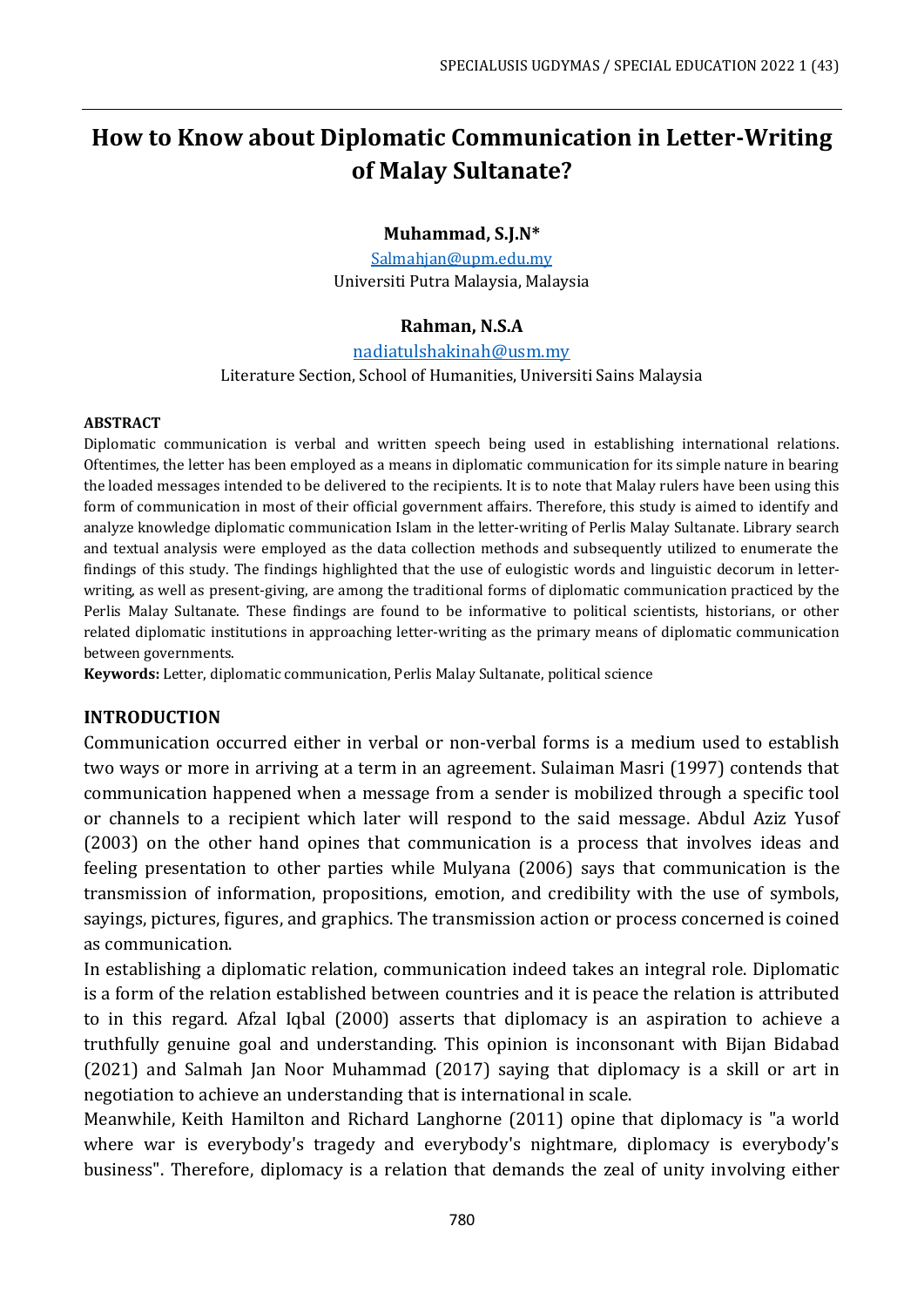two or more countries to reach an understanding by fulfilling respective needs. This extends the element of alliance and creates a sort of friendly term in a relationship between two parties. Frequent diplomatic communication will build solid cooperation constantly. However, to arrive at the said term, the process must be made plain-sailing, peaceful, comfortable, and confident.

In the Malay realm, there are many governing Malay Sultanates such as Malacca Sultanate, Kedah Sultanate, Johor-Riau-Lingga Sultanate, and there involves Perlis Malay Sultanate which has employed diplomatic communication with neighboring governments apart from European Governance in establishing and strengthening diplomatic relation. This makes the participating governments get easier to interact with besides all parties are capable to recognize every strength of them. According to Jamil Mukmin (2011), the ultimate aim of a government in establishing diplomatic relations with other gigantic governments is to seek protection from enemies' attacks that potentially interferes with the governance and administration of the government.

# **LITERATURE REVIEW**

Diplomatic relation is oftentimes being used through the means of a letter. Adib Imran (1999) coins that a letter is a communication medium between enemies and friends and is known as a means for a governmental mediator. Meanwhile, Siti Mariani S.M Omar (2001) states that letter is the earliest manuscript produced by the ancient people for multi-purposes and importance. There are few academic works which have addressed the discourse on Malay letter. For instance, Mahfuzah Yusuf (1994) who has made a thorough study in the content of Malay letter. To her, the letter reflects Malay's civilization and art. Her statement is advocated by La Niampe (1996) who studied Buton Government's letters from XVII-XIX Century. He found that the art of a letter lies in the beauty of the writing and the subtleties of the language. Those elements indeed reflect the ranks and dignity of the sender. The content of letters from monarchs is seen imperative as a primary source in the historical studies, whether from the perspective of diplomatic or political or economic. Abd Razak Abd Karik (2015) also coined that Malay letter possesses a high degree of esoteric artistry. The said artistry reflects the culture of a society in producing letters.

Furthermore, Noor Suraya Adnan (2008) has made a comparison on the collection of letters in the keeping of Sir Francis with some from Sultan Abdul Hamid Halim Shah from the perspective of language. She has selected 12 pieces of letters from the letters collection from 1786-1794 and 1886-1894 which were written by Malay Rulers to English Governors and Siam (now Thailand). The findings of the study indicated that there was a shift in the language used in royal letters, for instance, there were code-switching and code-mixing in royal writing style when there was political pressure. However, the said change according to her in permanent because the rulers will rewrite the letters in his language as in line with his sovereignty hierarchy in his throne when he writes to his intimate and more pleasant colleagues without pressure.

Salmah Jan Noor Muhammad (2017) has also contributed an academic discussion on the study of Malay's letter. She contends that a palace drafter plays an important role in the affairs of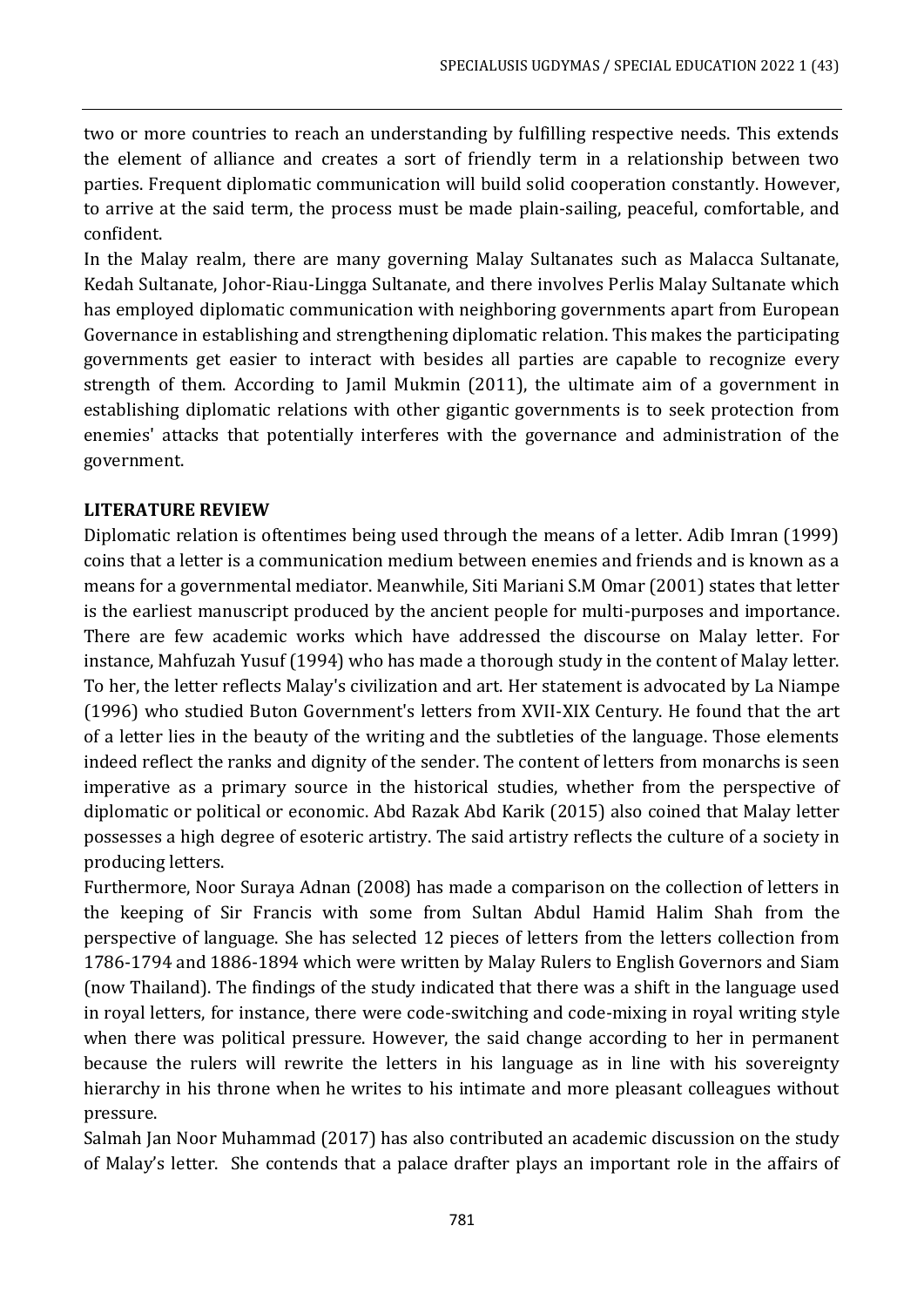letter correspondence. The findings of her study showed that the closed relationship between drafter and rulers is one of the pulling factors to them in translating the rulers' intention or message. This relationship will lead to an excellent letter-writing that will be yielding good impacts specifically on the practice of diplomatic relations between governments. Subsequently, this intellectual collaboration and compatibility through an emotional approach between two parties would prosper highly standard writing.

Isnariah Idris, Khushairi Fadzal and, Abdul Rashid Daing Melebek (2017) have written an academic piece on Malay's internal character Malays' letters around the 19th century. They employed sampling methods, categories, calculation systems, units, and notes, in the context of identifying the internal characters of Malays as contended in the letter. The findings showed that there are eight internal characters of Malays which are obedient to a just, praiseworthy, and true ruler, fine manners and character, respect and service for guests, cultivating kindness and reciprocity, the nature of love, honesty and sincerity, benevolence towards fellow beings and trust. According to them, the eight items reflect the glory of Malays in the eyes of outsiders. Muhammad Hisyam Haliah and Ab. Razak Ab. Karim (2019) wrote on the variation of cohesion in a letter. To them, every component that makes up the structures of a letter does have an interconnection between one another especially in the aspect of semantic and language element in the discourse required from the function of cohesion. This writing applied the cohesion framework of the Semantic System of Function Component by Halliday & Hasan (1976). Based on the analysis from 21 letters, they found the cohesion pattern in terms of references, replacement, ellipsis, connector, restatement, and collocation in a letter by expressing the relationship and continuation of meaning to the recipients. Linguistic relation has also led to the understanding of the idea and thinking between the sender and latter to the recipient.

Salmah Jan Noor Muhammad (2020) also conducted a study on letters sent in Sulalat al-Salatin. Her study found that the content of the letter highlights the quality of humbleness and humility demonstrated by the Malacca Government to Siam (Thailand). It can be shown through the praises granted by the Malacca Rulers to the majestic of Siam's government. The power in a diplomatic interaction is focused on the decorum and good speech of the Malacca Sultanate. Good language reflects the value and way of life ethos in Malays' culture especially on the course of speech either in writing and verbal forms.

Based on the researcher abovementioned, there are a variety of researches born from the letter studies and it does contribute to the development of it. Therefore, this writing as the continuation of the former studies is esteemed to strengthen and expand the current body of knowledge on letter studies. The author focuses on diplomatic communication as the letterwriting tradition that was applied by the Malay rulers and governors specifically during the Perlis Malay Sultanate era. Through the hand-written letter, the author will identify and analyze the contents of letters related to the themes found from Francis Light's selected letter collection (MS40320) that have been kept in the School of Oriental and African Studies (SOAS) Library as the primary source of this discussion. The sources are as follow:

Letter of Raja Muda Perlis to Francis Light (MS 40320/6, f.43) (24 Rabiul Awal, Tuesday), Letter of Raja Muda to Francis Light (MS 40320/9, f. 88),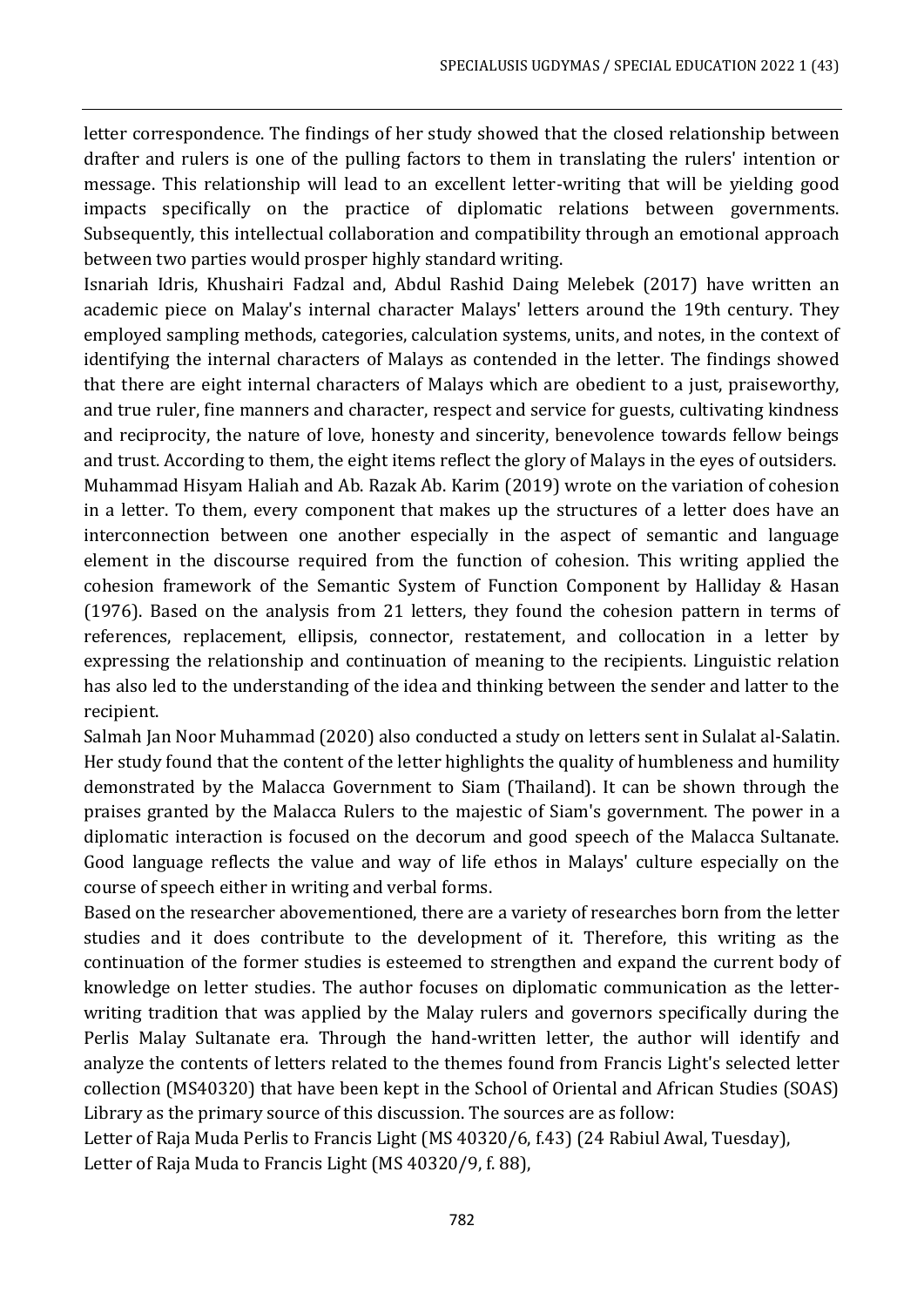Letter of Paduka Maharaja Adinda to Francis Light (MS 40320/9, f. 56),

Letter of Seri Peranda Menteri to Francis Light (MS 40320/9, f. 59),

Letter of Seri Peranda Menteri to Francis Light (MS 40320/9, f.71),

The letter-writing tradition according to Annabel The Gallop (1994) does have numerous stages starting from the selection of the suitable sheet and ended with the reading of the letter to the recipient. There are ten important parts in the letter-writing tradition which are letter design and decoration, official stamp, letterhead, praises, content wording, present, closing, address, envelope, messenger, and letter-escorting custom. However, this writing will be focusing on the aspect of the letter intrinsic.

# **RESEARCH METHODOLOGY**

This study employed a library search to collect its data. Four stages were being planned in this regard which were selecting, collecting, analyzing, and summarizing data. At the stage of selecting the data, what's integral is the selection of letters from the keeping of Perlis Malay Sultanate. This is an important stage for getting an overall idea of the discussion. Furthermore, at the data collection stage, research will be conducted on letters that are appropriate to the objectives of the study. Each reading of the contents of the letter will be recorded, especially the information that discusses the topic of study. Meanwhile, at the level of data analysis, the focus is on the information obtained from the main material to discuss the findings of the study. From the results of the data analysis, a summary of the findings was made to describe diplomatic communication as a tradition in the letter-writing of the Perlis Malay Sultanate.

# **ANALYSIS AND DISCUSSION**

# **The Use of Eulogical Word**

The practice of diplomatic communication that has been identified in the letter-writing tradition of the Perlis-Malay Sultanate is the eulogical word. Eulogical word is the words used to grant flattery emotions, appreciation and praises to someone who possesses the praiseworthy characters and demonstrate the highest or excellent achievement in their endeavors. The eulogical word usage is oftentimes be found at the beginning of the paragraph of a letter and this is practiced by the rulers in Perlis-Malay Sultanate when sending letters to their recipients. Sometimes, the eulogical words were built and expressed in concise terms and sometimes in a whole sheet of the letter. Among the eulogical words that are usually applied are oft-powerful (*maha hebat*), oft-noble (*maha mulia*), just (*adil*), powerful (*berkuasa*), learned (*terlalu arif*), renown (*termahsyur*), wise (*bijaksana*) and fair (s*aksama*). In Islam, the eulogical word such as *'maha*' is dedicated exclusively to Allah swt. However, in this context, this eulogy is employed in a humane term which renders the equality of ranks of rulers with the party receiving praises. According to Ab. Razak Ab. Karim (2002). The word '*maha*' is used to indicate the quality that is none equivalent to any in a time and it is categorized as a method of comparison. The letter of Raja Muda to Francis Light (MS 40320/9, f. 88); among the letter employing the eulogical words are as follow:

Excerpt 1 : *Surat tulus ikhlas berkasih kasihan yang tiada berputusan selagi ada perkitaran cakerawala matahari and bulan daripada beta Raja Muda yang memerintah negeri Perlis kota*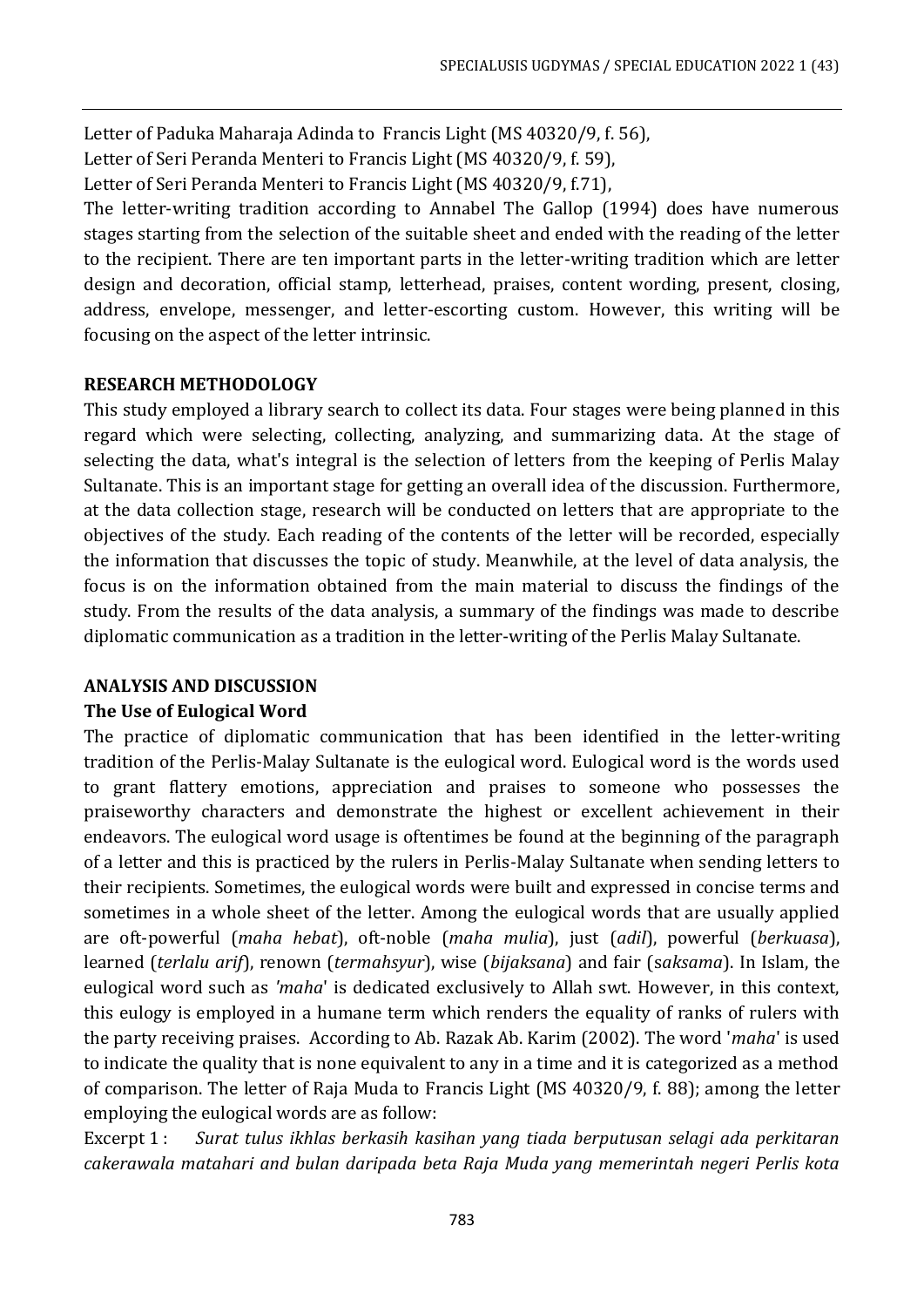*Indera Kayangan sampai kepada sahabat beta Gurnador yang mempunyai perintah bandar Pulau Pinang yang termasyhur gah kepujian pada segala negeri atas angin and baruh angin and amat bijaksana gagah perkasa pada memerintah kerja perang di laut and lagi sangat pandai pada jalan berkasih kasihan dengan segala handai sahabatnya.*

Furthermore, there found the same practice of diplomatic communication in the letter of Paduka Maharaja Adinda to Francis Light (MS 40320/9, f. 56).

Excerpt 2: *Surat kasih sayang serta tulus ikhlas and muafakat yang sudi daripada beta Paduka Maharaja Adinda sampai kepada pihak sahabat beta Gurnador Pulau Pinang yang amat bijaksana pada jalan berkasih kasihan pada segala handai and taulan and pandai memerintahkan segala pekerjaan and setiawan lagi dermawan pada segala fakir miskin maka tergah masyhurlah pada sekalian negeri atas angin and bawah angin maka barang ditetapkan Tuhan langit and bumi perangai yang demikian itu selagi ada perkisaran cakerawala iaitu matahari and bulan jangan berubah.* 

# In the excerpt 1, the eulogical word identified as follows:

*"termasyhur gah kepujian pada segala negeri atas angin and baruh angin and amat bijaksana gagah perkasa pada memerintah kerja perang di laut and lagi sangat pandai pada jalan berkasih kasihan dengan segala handai sahabatnya."* 

## Meanwhile, in excerpt 2, the eulogical word is recognized as follows

*"yang amat bijaksana pada jalan berkasih kasihan pada segala handai and taulan and pandai memerintahkan segala pekerjaan and setiawan lagi dermawan pada segala fakir miskin maka tergah masyhurlah pada sekalian negeri atas angin and bawah angin maka barang ditetapkan Tuhan langit and bumi perangai yang demikian itu."*

Both letters pertain to the affairs of trading.

The term eulogy in other words is also known as the word of praise. The purpose of a eulogy is to elevate the dignity of the recipient whether as a successful, influential ruler which possesses good ethics and morality. This is what was emphasized by Raja Muda and Paduka Maharaja Adinda in initiating diplomatic communication as a tradition in writing letters. According to Ainon Mohd and Abdullah Hassan (2011) granting eulogy to an individual will spur a happy feeling to himself and indirectly the recipients will give a good response either in terms of behavior or speech to the individual who recognizes his success. Usually, people are very fond of praise and that will further nurture the recipient to be more open.

Raja Muda and Paduka Maharaja Adinda have applied this eulogical word as the earliest diplomatic communication in the letter to induce the attention of Francis Light. It is for Francis Light to abide by the entire content of the letter by recognizing his wisdom in managing good governance and his praiseworthy characters as the inspiration to other rulers. From another point of view, the Raja Muda and Paduka Maharaja Adinda have highlighted the constructive nature of sincerity and self-government practiced in the Perlis-Malay kingdom to convey intentions or establish and maintaining diplomatic relations. The word eulogy is not only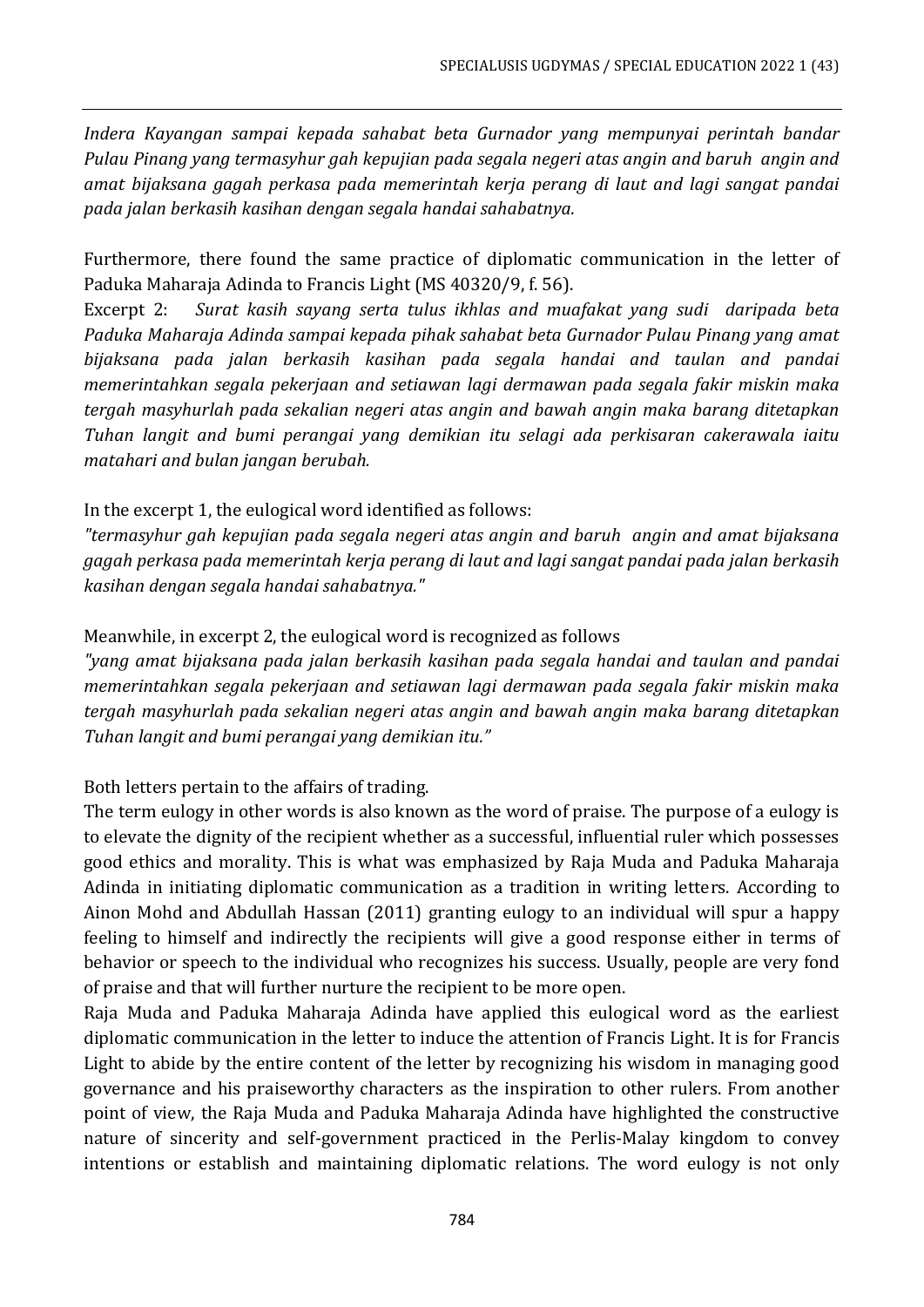aimed at recognizing someone, instead of implicit aspects is proving a courtesy, manners, and Malay identity when dealing with others. This will have a big impact for it emphasizes one's emotions.

The positive effect of eulogical words is impacting because there were also European colonials employing this approach when writing letters to the governments in the Malay Archipelago. This has been proven when this approach attracted them so much in diplomatic communication practice. This is in the virtue of the eulogical words that employ grammatical sentences, structured and rich in their aesthetical values adorned with a tenderness that portrays the subtleties of heart and identity of native Malays. Asma Abdullah (2009) added for Malays are well-known for their collectivistic attribute which emphasizes the need for harmonious relationship in a social setting. This orientation is well-portrayed by the Malay rulers in their letters.

## **The Unification of Language**

Tenas Effendy (2008) asserts that language reflects the values and morality of Malays, thus this prospers 'do's and don'ts' in language that is prohibiting the use of indecent words that may hurt feeling, disclose others' mistakes, and violate others' dignity. This highlights the fact that Malays are concerned with decency, tenderness, and purity of heart. Malay natives are known to be having Eastern-oriented personalities such as tenderness, just and soft-spoken. Hashim Musa (2008) opines that praiseworthy characters can be defined as the refinement of the act in interaction and communication as so conflicts and arguments with the listeners can be avoided and always preserve the dignity to each other. In Malays' understanding, characters can relate to three components of humans' demonstrations and personality which are habits, utterance, and the heart.

Refinement in speech according to Awang Sariyan (2007) is the use of good language, decent, and just that reflect the praiseworthy characters and respect to the counterparts. Besides, Thomas (1996) coins that refinement in speech is a strategy of the speaker to achieve multidimensional goals such as preserving a harmonious relationship. Therefore, the refinement of speech can be a mechanism for a diplomatic relation in letter-writing. The good side of this practice is to win the heart of the recipients; what's more, being adorned with praiseworthy characters.

The refinement in speech is closely related to the selection of words. This is because one of the sender's main assets is to interact interpersonally with the recipient. Perlis-Malay Sultanate's letters collection to Francis Light shows that the rulers are skillful in employing poetic language, being structured, beautiful, decent, and having excellent ideas of the letter in delivering information. This statement is in line with an opinion by George Yule (1985) who asserts that aesthetical value in Malays' culture indirectly shapes their poetic and decent language. It is not so much only about being decent, it also portrays the intellectual quality of our people when receiving a high eulogy in corresponding letters. The recipient will be able to make a rough evaluation of the sender based on the language used in a letter. This is synonymous with the slogan "language reflects nation" which means refinement in speech will portray a good nation (Mohd Amin Arshad, 2001). Good language with appropriateness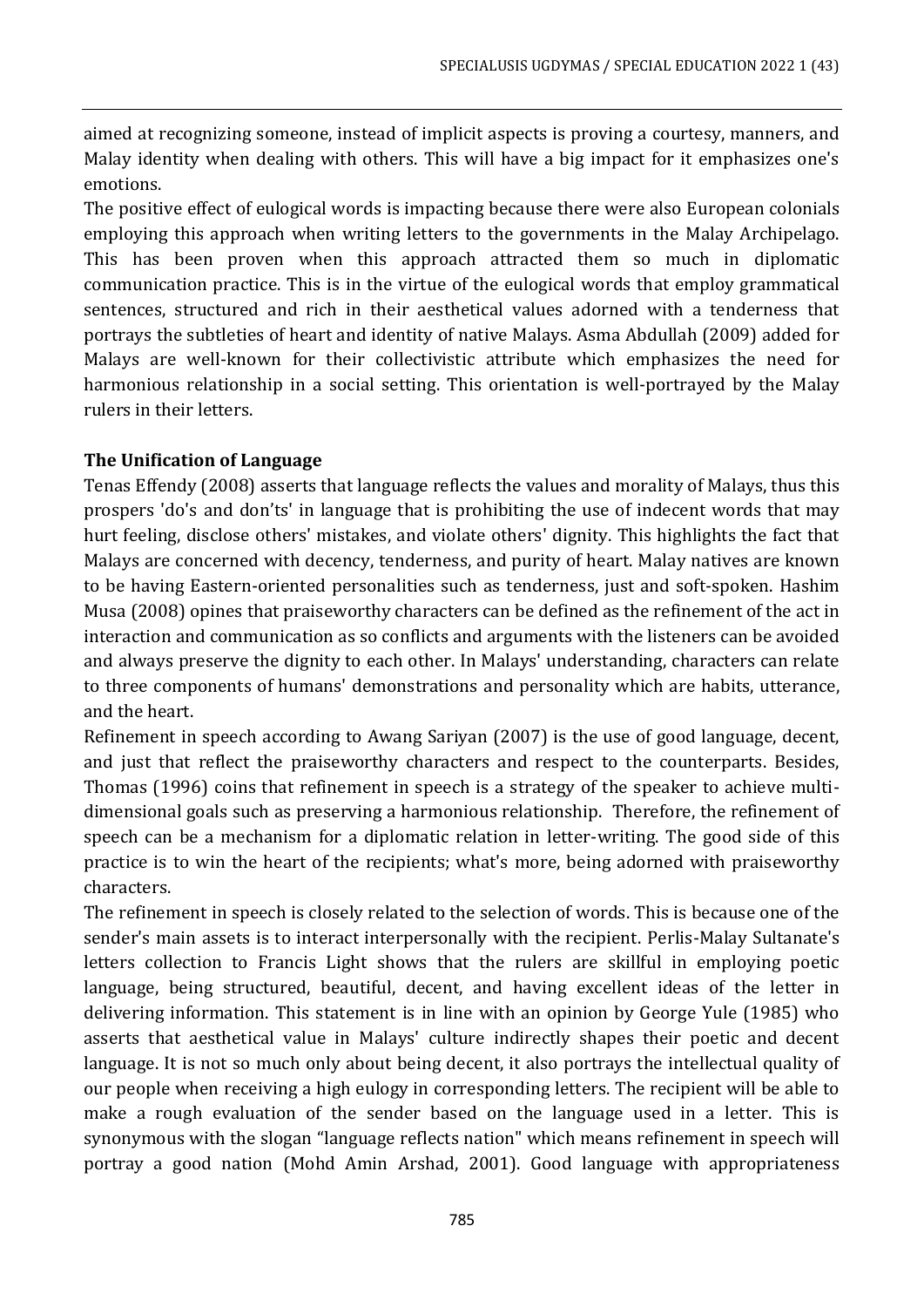demonstrated by the sender will enhance the certainty of the recipient to continue engaging with the sender. The recipient will only be establishing a good rapport with parties who are easily dealt with and make things easier for him or her.

Among one of the manifestations of the speech refinement by Perlis-Malay Sultanate is salutation words. Salutation words mean a mechanism used by a community or nation to address and call someone whether in the formal context or not. The form of salutation becomes an important element of discourse in the myriad of humans' communication and needs to be used correctly based on the standard system accepted by the community or the parties given with authority to decide (Awang Sariyan, 2007). This is to ensure that every affair and event will go smoothly besides preserving one morality system in a community. Among the exemplary salutations used are as follow:

# *Friend*

Letter Example: Letter of Seri Peranda Menteri to Francis Light (MS 40320/9, f. 59) *".. sahabat beta pun jika ada suatu kehendak pada duli baginda Tengku Raja Muda Yang Maha Mulia di dalam Perlis boleh beta tolong mana..."* 

# *Gurnador* **( Mr. Gabenor)**

Letter Example: The letter of Raja Muda governing Perlis to Francis Light (MS 40320/6, f.43) *"...sahabat beta Gurnador yang memerintah bandar Pulau Pinang yang termasyhur sebutannya pada antara segala alam negeri atas angin and di bawah angin pada perintah kebesaran.."*

As shown above, the letters collection of Perlis-Malay Sultanate to Francis Light did not apply so many salutation words unlike the letters from other Malay Sultanates. It is probably to note that the use of salutation is sufficient to prove the strong relationship established between the sender and recipient of a letter. According to T.A Riswan (2001), salutations as such will create a loving life and friendliness, hence this would hinder hatred and hostility. Salutation is imperative to signify the sense of respect from Raja Muda and Seri Peranda Menteri to the Western governors. Therefore, this would be the best example and symbol of Malay's identity. Indeed, every letter written in the mirror of the sender.

Besides, although the salutation selection in the written letter is limited, yet it clearly shows the comprehension of Perlis-Malay Sultanate rulers on the affairs of diplomatic communication is admirable. They are said to be skillful in appropriating the salutation given with the ranks and positions of the recipients to avoid any misunderstandings that will be impeding the potential relationship ahead. This is in line with an opinion from Kramsch (1998) saying that an individual who understands something will know the basis of his speech, the content of the speech, how to speak, and with whom he is speaking. This requires adequate knowledge of linguistic and grammar. In this regard, we could affirm that Perlis-Malay Sultanate rulers were well-versed in the letter-writing tradition and successfully applied to practice.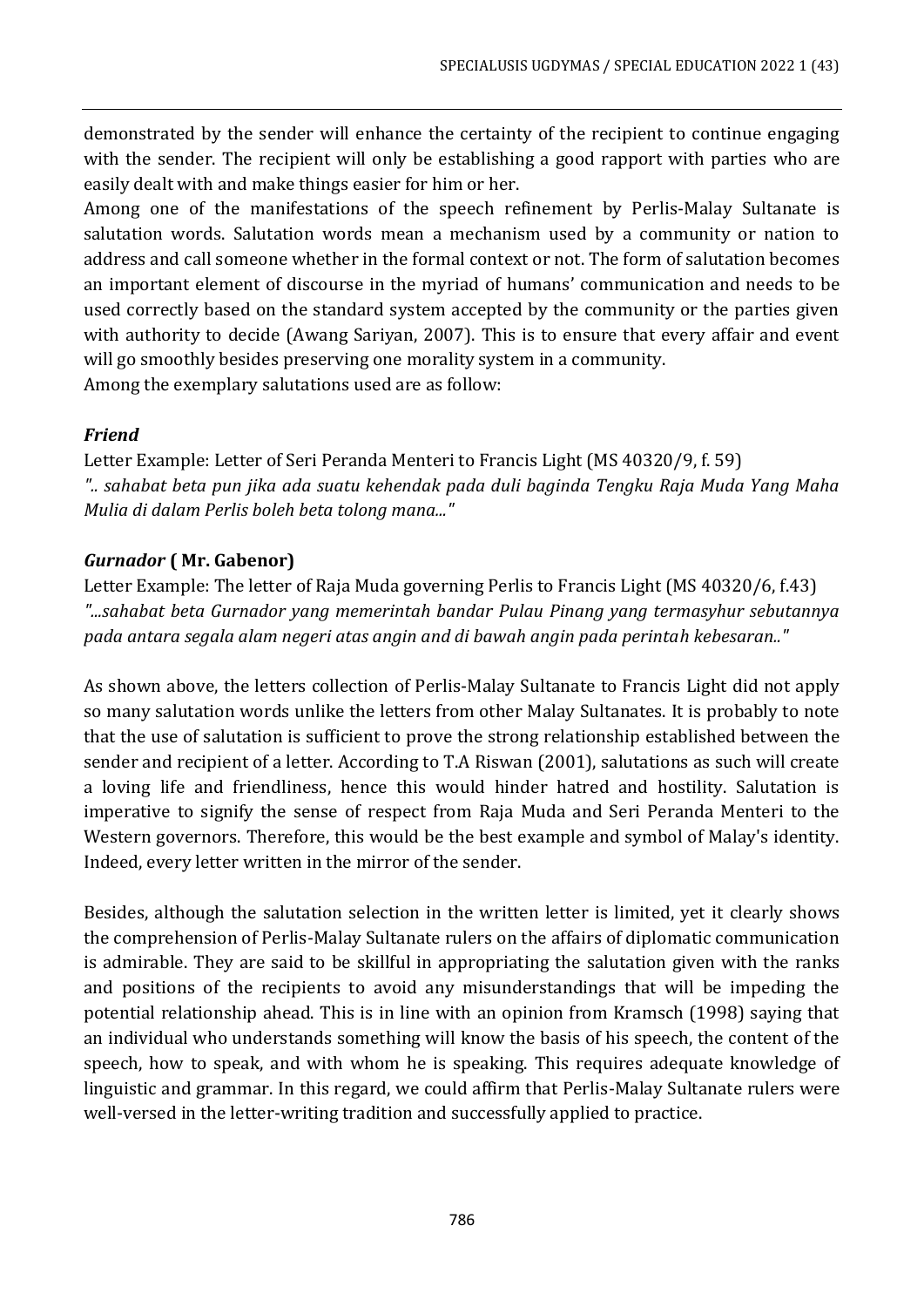## **Present-Giving**

Normally in the tradition of letter-writing, it is always complimented with gifts. Without gifts, the sender of the letter would feel incomplete to accomplish the procedures of the letterwriting tradition to the recipient. Every visitation and letter sent must be complimented with gifts of various kinds. Every gift in various forms does have a specific meaning. Some governments present gifts based on political, economic, and social sake. According to Annabel the Gallop (1994), once the primary message of the letter has completely communicated in a letter, most of the Malay Royal letters will specifically explain the gifts sent altogether with the letters.

The letter of Seri Peranda Menteri to Francis Light (MS 40320/9, f.71) did mention the presentgiving as written in the excerpt below:

*"maka adalah hadiah beta akan sahabat beta beras pulut senalih daripada tanda ikhlas juga berkaitan penjualan beras..."*

Moreover, the letter of Raja Muda to Francis Light (MS 40320/9, f. 86) was complimented with '*kain jong*' as found in the excerpt as follows:

*"kain jong sarat sehelai pinta sabat beta terima ambil akan barang2 gunanya kerana tiada dengan sepertinya tanda berkasihan juga tamat bermula tanda sabat beta beri balik dengan segeranya teman beta itu supaya boleh boleh beta mendengar khabar yang baik daripada sabat beta tamat."*

The gifts presented were to reciprocate the assistance given by Francis Light who has helped Seri Peranda Menteri and Raja Muda Perlis in establishing rice trading and merchandise. Besides, another letter from Paduka Maharaja Adinda to Francis Light (MS 40320/9, f. 56) did address the present-giving to Francis Light. The gifts presented were to reward him on the trading affairs assisted in Penang. The Paduka Maharaja Adinda gave him:

*"nyatalah surat mari boleh beta tolong cahari dengan habis2 sukuasa beta diberi pergi akan sahabat beta sebermula adalah hadiah daripada beta lembu kasi dua ekor and rusa jantan seekor and beras lembut senalih and emping satu kampit and manisan madu suatu kodi pinta sahabat beta terima ambil tiadalah dengan sepertinya tanda ikhlas jua"*

The variety of presents aforementioned informs us that Perlis's economic resources are focused on poultry farms and agriculture. The presents are rice, animals, and honey. The combination of the gifts showed that Paduka Maharaja Adinda provided foods for Francis Light. This indeed brought a sense of joy to the present recipient and thus made it easy for Paduka Maharaja Adinda to accomplish his mission. This comprehensive approach is one of the best mediums that have been employed by the Perlis-Malay Sultanate as a practice of diplomatic communication with outsiders.

#### **CONCLUSION**

The practice of diplomatic relation as a tradition of letter-writing in Perlis Malay Sultanate through the collection of letters from Francis Light is legit as following the elements of the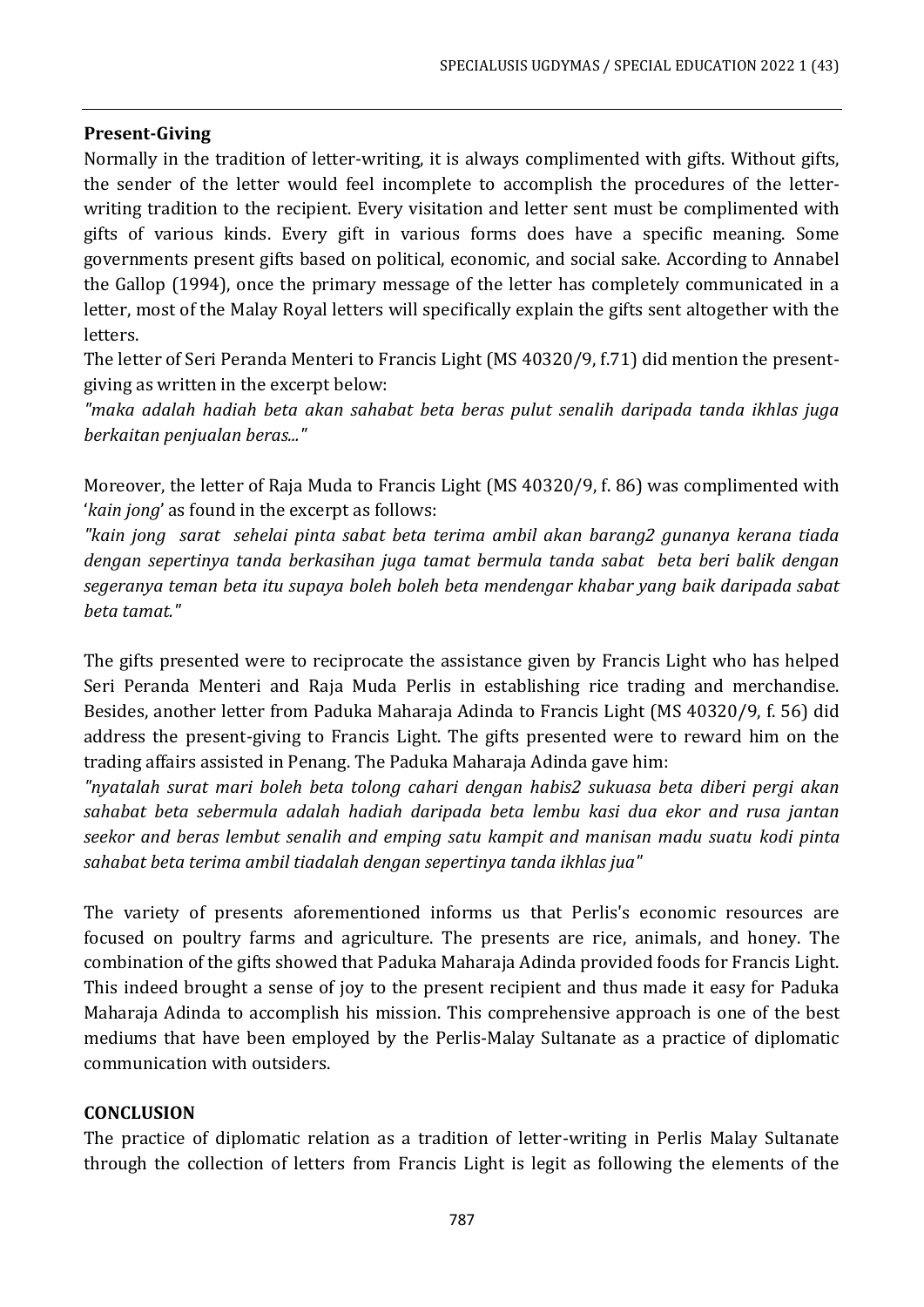letter-writing tradition stated by Annabel Gallop. This is comprised of the eulogical words and decorum through the manifestation of the selection of words in a letter and the act of present giving. The tradition of letter-writing is seen as imperative in diplomatic communication because it is not only to strengthen the relation, yet it emphasizes the quality of orderliness of the Perlis Malay Sultanate. This orderliness is the integral key to seek the attention of the recipient. The examples of letters abovementioned have proved it well. Therefore, the letterwriting studies about the Perlis Malay Sultanate or other Malay Sultanate governments should be made mainstream and internalized for its contents because there are many beneficial facts to be shared with other researchers specifically and to the general readers, generally. This area of study will be significantly relevant to the diplomatic relation discourse and beneficial to the government ambassadors on its mechanism or practices employed by the ancient Malay Sultanate government. Apart from that, it is an aspiration for letter-writing studies in the Malay Sultanate realm to be explored from multidisciplinary perspectives, as so this area can be the main source for the new creation of knowledge specifically in history and political science.

## **REFERENCES**

- [1]. Ab. Razak, A.K., & Reniwati. (2017). Illumination and Calligraphy in Malay Letters. *Jurnal Arbitrer*, 4 (2), 76-85.
- [2]. Ab.Razak Ab. Karim. (2002). *Aspek Penggunaan Bahasa dalam Warkah-Warkah Melayu: Satu Kajian*. Kuala Lumpur: Akademi Pengajian Melayu, Universiti Malaya.
- [3]. Abd Razak Abd Karim. (2015). Manuskrip Surat-Surat Melayu: Estetika Yang Diabaika[nhttps://www.researchgate.net/publication/308078852\\_MANUSKRIP\\_SURAT-](https://www.researchgate.net/publication/308078852_MANUSKRIP_SURAT-SURAT_MELAYU_ESTETIKA_YANG_DIABAIKAN)[SURAT\\_MELAYU\\_ESTETIKA\\_YANG\\_DIABAIKAN.](https://www.researchgate.net/publication/308078852_MANUSKRIP_SURAT-SURAT_MELAYU_ESTETIKA_YANG_DIABAIKAN)
- [4]. Ab. Aziz Yusuf. (2003). *Gelagat Organisasi: Teori, Isu dan Aplikasi*. Kuala Lumpur: Pearson (M) Sdn. Bhd.
- [5]. Adib Imran. (1999). Warkah Lama Pengungkap Peradaban Bangsa. *Dewan Budaya,* 24-25.
- [6]. Afzal Iqbal. (2000). *Diplomasi Islam*. Jakarta: Pustaka Al-Kautsar.
- [7]. Ainon Mohd & Abdullah Hasan. (2011). *11 Teori Dan Prinsip Motivasi Di Tempat Kerja.* Selangor: PTS Professional Publishing Sdn. Bhd.
- [8]. Asma Abdulla. (2009).*Kearah glokal: dimensi budaya dalam pengurusan Malaysia*. Kuala Lumpur: Institut Terjemahan Negara Malaysia Berhad.
- [9]. Awang Sariyan. (2007). *Santun Berbahasa*. Kuala Lumpur: Dewan Bahasa dan Pustaka.
- [10]. [Azhan, N.S.H.,](https://www.scopus.com/authid/detail.uri?authorId=57225077697) [Rani, M.Z.A.,](https://www.scopus.com/authid/detail.uri?authorId=55110982300) [Muhammad, S.J.N.](https://www.scopus.com/authid/detail.uri?authorId=55752583300) (2021).Malay Literature and Persuratan Baru (Genuine Literature): A critical observation on scholarly reception
- [11]. *[Pertanika Journal of Social Sciences and Humanities](https://www.scopus.com/authid/detail.uri?authorId=55752583300#disabled)*, 29(2), 1449–1468
- [12]. Bijan Bidibad. (2012). Diplomacy Principles: an Islamic Sufi. *International Journal of Law and Management.*[http://www.researchgate.net/publication/2 35321904](http://www.researchgate.net/publication/2%2035321904)
- [13]. Gallop, Annabel.T. (1994). *Warisan Warkah Melayu*. London: The British Library.
- [14]. Gallop, Annabel.T. (2018). What's in a name? Malay seals as onomastic sources. *Malay Literature*, 31(1), 128.
- [15]. George Yule. (1985). *The Study of Language*. London : Cambridge University Press.